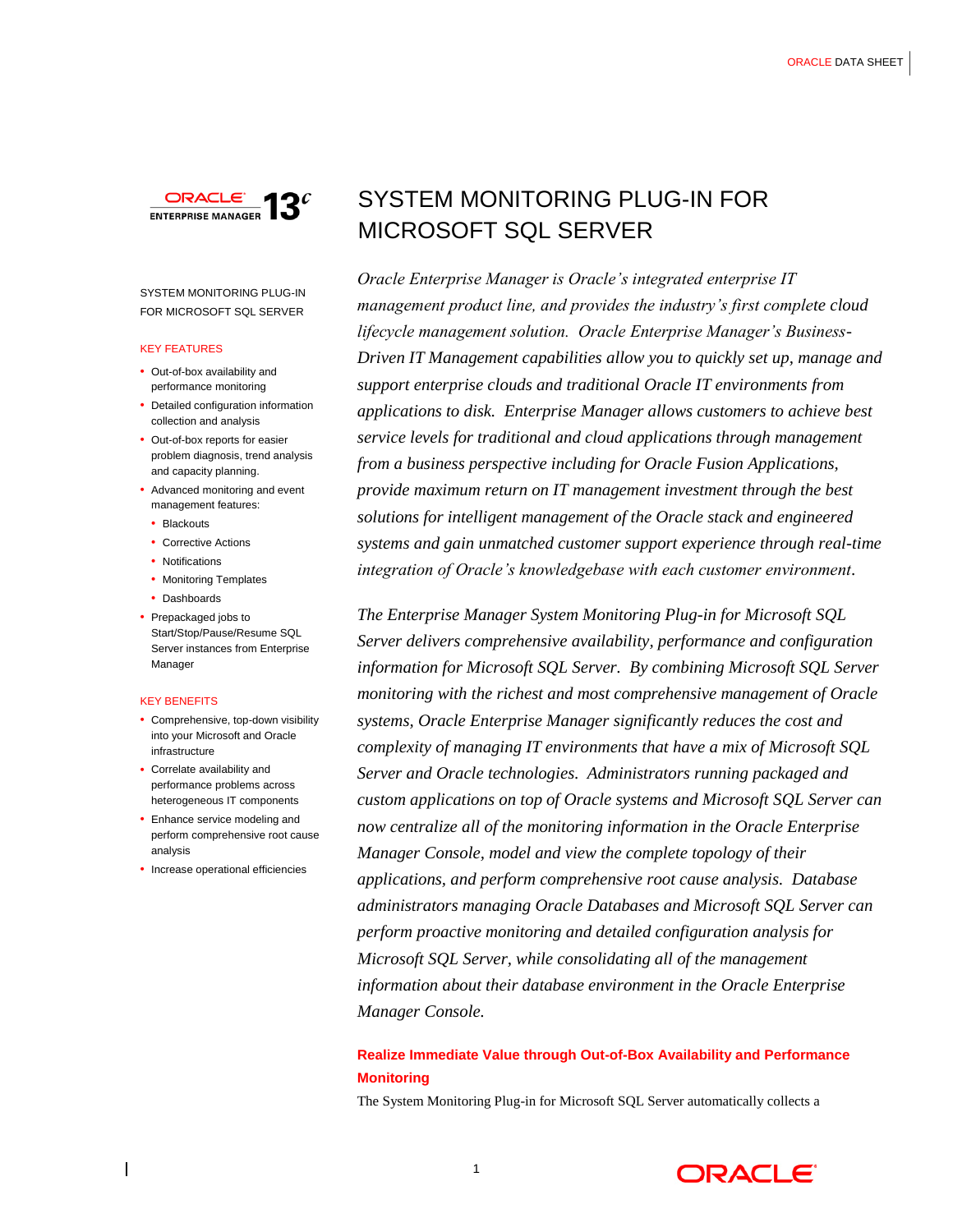comprehensive set of availability and performance metrics with pre-defined thresholds, immediately alerting administrators of any issues. This allows administrators to derive instant value, while giving them the flexibility to fine-tune thresholds according to their specific operational requirements. Almost two hundred metrics are monitored that provide non-stop monitoring of SQL Server Status, Memory / Cache / CPU Statistics, Locks and Processes, Alert Log and Events, Database Backups and Jobs, Space Usage, Users and Roles.

In addition to real-time monitoring of performance metrics for Microsoft SQL Server, Oracle Enterprise Manager also stores the monitoring information in the management repository, thereby enabling administrators to analyze performance through various historical views (these include Real Time Refresh/Last 24 Hours/ Last 7 Days/ Last 31 Days/etc) and facilitating strategic tasks such as trend analysis and reporting.

To further aid administrators with critical tasks such as problem diagnosis, trend analysis and capacity planning, the System Monitoring Plug-in for Microsoft SQL Server includes fifteen out-of-box reports, summarizing key information about SQL Server availability, performance, resource consumption and configuration.



#### **Figure 1. Microsoft SQL Space Usage report**

These reports are easily accessible from the SQL Server Home page in the Oracle Enterprise Manager Console and from the Information Publisher (Enterprise Manager's powerful reporting framework), enabling administrators to schedule, share, and customize reports to fit their operations needs.



2

 $\overline{\phantom{a}}$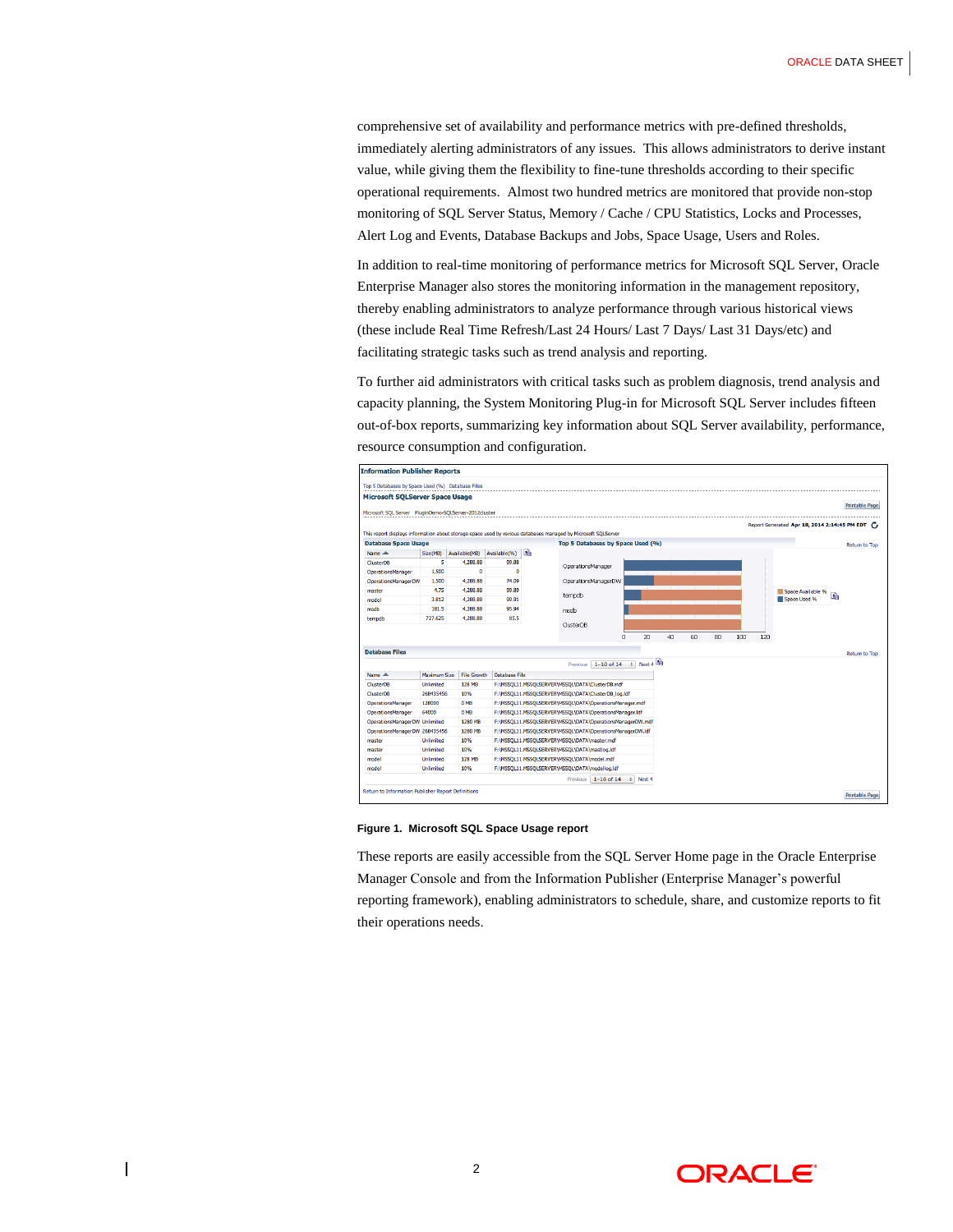

**Figure 2. Microsoft SQL Performance report.**

# **Apply Oracle Enterprise Manager's Powerful Monitoring and Event Management Features to Microsoft SQL Server**

The System Monitoring Plug-in for Microsoft SQL Server leverages Oracle Enterprise Manager's powerful monitoring and event management features, thereby delivering a robust monitoring solution through automation, standardization and "manage many-as-one" approach. Key features include:

- **Blackout Periods**: prevent unnecessary alerts from being raised during scheduled maintenance operations, such as SQL Server backup or hardware upgrade.
- **Monitoring Templates**: simplify the task of standardizing monitoring settings across the entire Microsoft SQL Server environment, by allowing administrators to specify the monitoring settings (metrics, thresholds, metric collection schedules and corrective actions) once and applying them to any number of SQL Server instances.
- **Corrective Actions**: ensure that routine responses to alerts are automatically executed, thereby saving administrators time and ensuring problems are dealt with before they noticeably impact users.
- **Incident Rules, Methods and Schedules**: define when and how administrators should be notified about critical problems with their applications, ensuring quicker problem resolution.
- **Groups / Systems**: significantly simplify management of large numbers of components, allowing administrators to "manage many-as-one". By combining SQL Server instances in groups, or including them in heterogeneous groups or systems, administrators can benefit from a wealth of group management features, such as ability to proactively monitor availability and alerts of all group members via the System Monitoring Dashboard.
- **Administration**: automate & schedule administrative tasks such as starting/stopping/pausing and resuming of SQL Server instances by taking

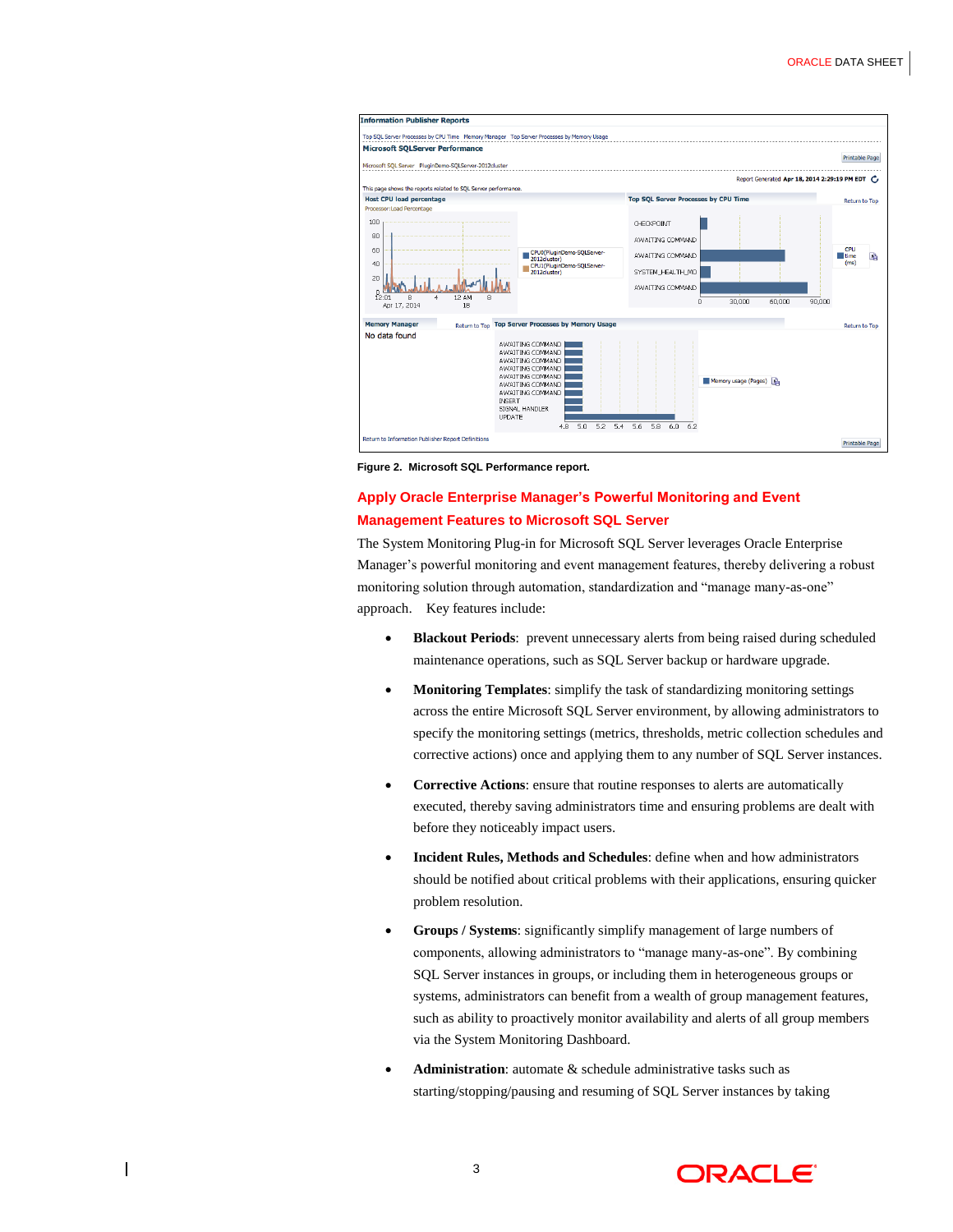advantage of pre-packaged Enterprise Manager jobs.

#### RELATED PRODUCTS

• Management Plug-ins

- System Monitoring Plug-in for Non-Oracle **Databases**
- System Monitoring Plug-in for Non-Oracle Middleware
- System Monitoring Plug-in for Storage
- Management Connectors

Detailed information on these products can be located at [http://www.oracle.com/ent](http://www.oracle.com/enterprise-manager) [erprise-manager.](http://www.oracle.com/enterprise-manager)

 $\overline{\phantom{a}}$ 

# **Lower Costs through Knowledge: Know What You Have and What Changed**

Tracking configurations is one of the most time-consuming and difficult tasks administrators face on a daily basis. Being able to quickly view a detailed configuration snapshot, analyze historical changes and enforce standardization between systems is key to diagnostics, auditing, compliance, and making solid business decisions.

System Monitoring Plug-in for Microsoft SQL Server simplifies these tasks by automatically collecting detailed configuration information about Microsoft SQL Server, including: operating system details, clustering information, database and registry settings. This information is collected daily and stored in the management repository. In addition, Oracle Enterprise Manager automatically tracks all changes to the Microsoft SQL Server configuration, helping administrators answer key questions about what changed, who is responsible for the change, and when the change was made. System Monitoring Plug-in for Microsoft SQL Server also enables enterprise-wide configuration comparisons of SQL Server instances, allowing administrators to quickly and easily pinpoint potential differences. This helps to keep systems synchronized and to reduce "configuration drift". In addition, it simplifies investigations into why systems that are presumed to be identical, are behaving differently.

# **Centralize All of the Monitoring Information in a Single Console**

The System Monitoring Plug-in for Microsoft SQL Server provides administrators managing Oracle systems and Microsoft SQL Server with a consolidated view of the entire enterprise, enabling them to monitor and manage all of their components from a central place. Having such an integrated tool reduces the total cost of ownership by eliminating the need to manually compile critical information from several different tools, thus streamlining the correlation of availability and performance problems across the entire set of IT components.

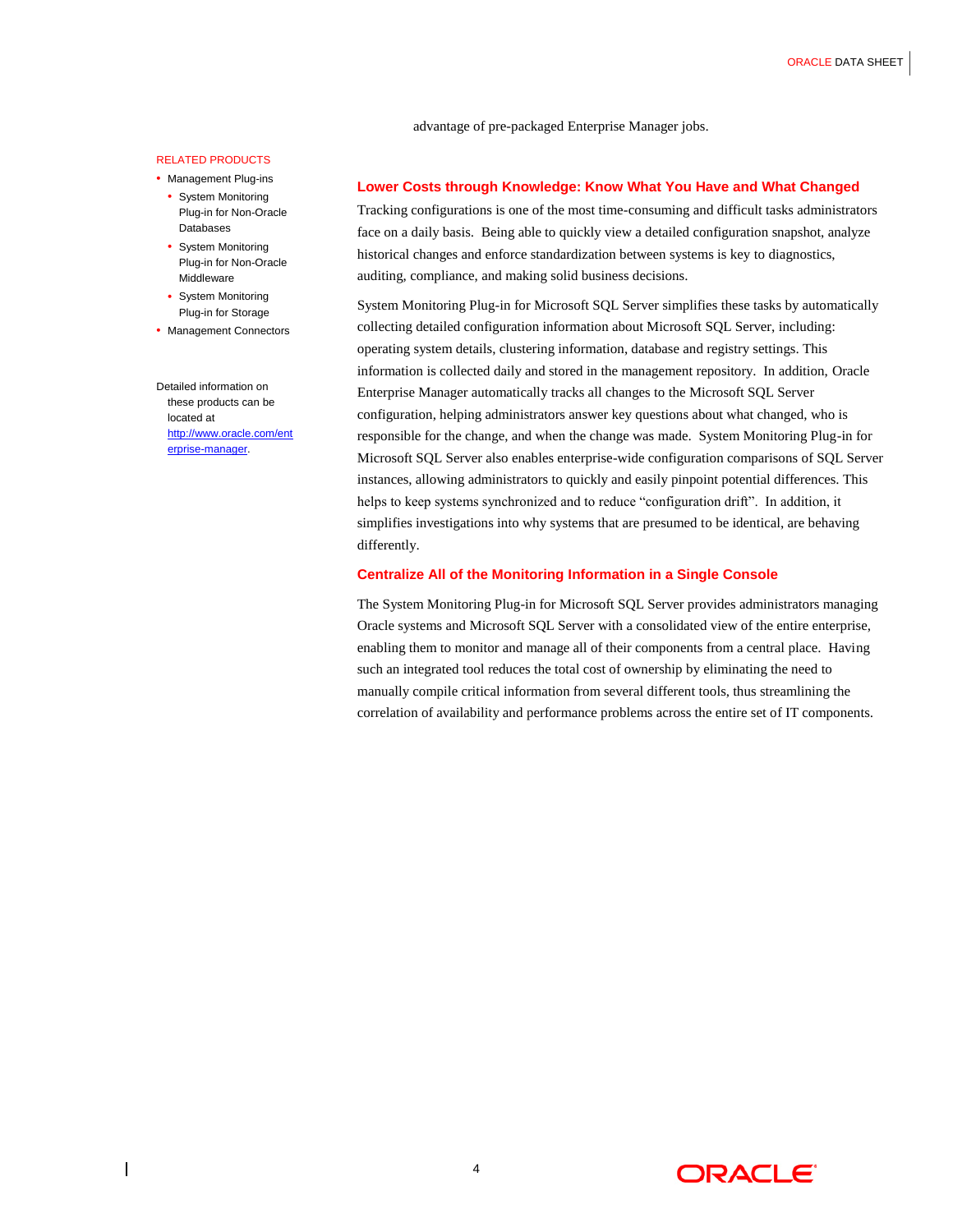

**Figure 3. Microsoft SQL Target – Home Page.**

In addition, the System Monitoring Plug-in for Microsoft SQL Server complements Oracle Enterprise Manager's existing support for Windows systems, providing administrators with more depth and greater ability to view Microsoft SQL Server operations directly in the context of operating system activity. Another new feature to the Plug-in for SQL Server is the Performance page where Administrators can view tables that show Top 5 Session Statistics or Top 5 Query Statistics. In Figure below we can see that CPU Time has been selected for Top 5 Session Statistics. With this view available, Administrators can quickly determine by session ID, which sessions have the highest CPU Time. If it is found that a session is the cause of an issue, you can select the Kill Session button to invoke the new Kill Session Job to end the problem session.



 $\overline{\phantom{a}}$